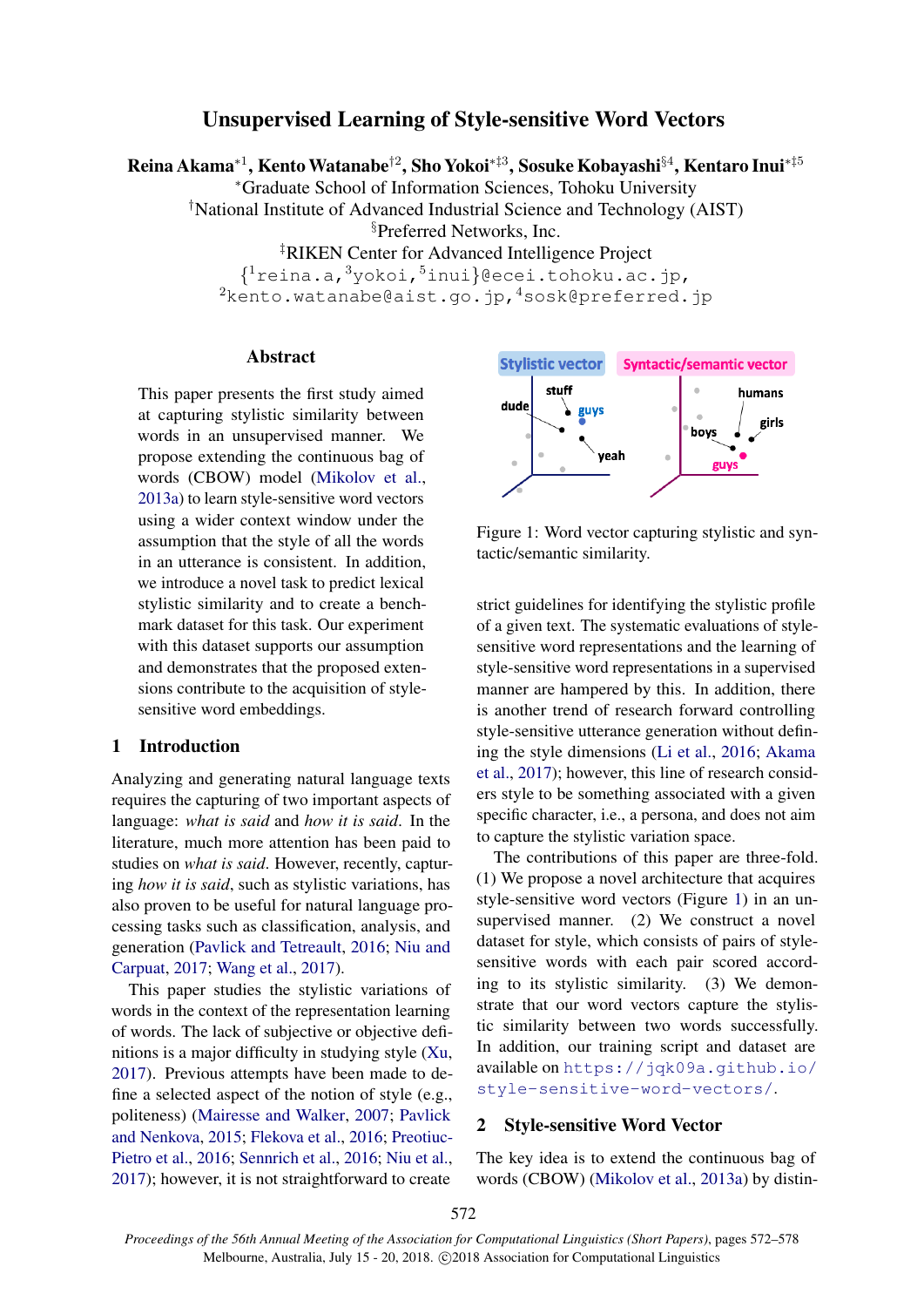guishing nearby contexts and wider contexts under the assumption that a style persists throughout every single utterance in a dialog. We elaborate on it in this section.

#### 2.1 Notation

Let  $w_t$  denote the target word (token) in the corpora and  $\mathcal{U}_t = \{w_1, \dots, w_{t-1}, w_t, w_{t+1}, \dots, w_{|\mathcal{U}_t|}\}$  denote the utterance (word sequence) including  $w_t$ . Here,  $w_{t+d}$  or  $w_{t-d} \in \mathcal{U}_t$  is a context word of  $w_t$ (e.g.,  $w_{t+1}$  is the context word next to  $w_t$ ), where  $d \in \mathbb{N}_{>0}$  is the distance between the context words and the target word  $w_t$ .

For each word (token) w, bold face  $v_w$  and  $\tilde{v}_w$ denote the vector of  $w$  and the vector predicting the word  $w$ . Let  $V$  denote the vocabulary.

## 2.2 Baseline Model (CBOW-NEAR-CTX)

First, we give an overview of CBOW, which is our baseline model. CBOW predicts the target word  $w_t$  given nearby context words in a window with width  $\delta$ :

$$
\mathcal{C}_{w_t}^{\text{near}} := \{ w_{t \pm d} \in \mathcal{U}_t \mid 1 \le d \le \delta \} \qquad (1)
$$

The set  $\mathcal{C}_{w_t}^{\text{near}}$  contains in total at most  $2\delta$  words, including  $\delta$  words to the left and  $\delta$  words to the right of a target word. Specifically, we train the word vectors  $\tilde{\boldsymbol{v}}_{w_t}$  and  $\boldsymbol{v}_c$  ( $c \in \mathcal{C}_{w_t}^{\text{near}}$ ) by maximizing the following prediction probability:

$$
P(w_t|\mathcal{C}_{w_t}^{\text{near}}) \propto \exp\left(\tilde{\boldsymbol{v}}_{w_t} \cdot \frac{1}{|\mathcal{C}_{w_t}^{\text{near}}|} \sum_{c \in \mathcal{C}_{w_t}^{\text{near}}}\boldsymbol{v}_c\right). \tag{2}
$$

The CBOW captures both semantic and syntactic word similarity through the training using nearby context words. We refer to this form of CBOW as CBOW-NEAR-CTX. Note that, in the implementation of [Mikolov et al.](#page-5-12) [\(2013b\)](#page-5-12), the window width  $\delta$  is sampled from a uniform distribution; however, in this work, we fixed  $\delta$  for simplicity. Hereafter, throughout our experiments, we turn off the random resizing of  $\delta$ .

## 2.3 Learning Style with Utterance-size Context Window (CBOW-ALL-CTX)

CBOW is designed to learn the semantic and syntactic aspects of words from their nearby context [\(Mikolov et al.,](#page-5-12) [2013b\)](#page-5-12). However, an interesting problem is determining the location where the stylistic aspects of words can be captured. To address this problem, we start with the assumption that a style persists throughout each single utter-

ance in a dialog, that is, the stylistic profile of a word in an utterance must be consistent with other words in the same utterance. Based on this assumption, we propose extending CBOW to use all the words in an utterance as context,

$$
\mathcal{C}_{w_t}^{\text{all}} := \{ w_{t \pm d} \in \mathcal{U}_t \mid 1 \le d \},\tag{3}
$$

instead of only the nearby words. Namely, we expand the context window from a fixed width to the entire utterance. This training strategy is expected to lead to learned word vectors that are more sensitive to style rather than to other aspects. We refer to this version as CBOW-ALL-CTX.

## 2.4 Learning the Style and Syntactic/Semantic Separately

all

To learn the stylistic aspect more exclusively, we further extended the learning strategy.

### Distant-context Model (CBOW-DIST-CTX)

First, remember that using nearby context is effective for learning word vectors that capture semantic and syntactic similarities. However, this means that using the nearby context can lead the word vectors to capture some aspects other than style. Therefore, as the first extension, we propose excluding the *nearby* context  $C_{w_t}^{\text{near}}$  from *all* the context  $C_{w_t}^{\text{all}}$ . In other words, we use the *distant* context words only:

$$
\mathcal{C}_{w_t}^{\text{dist}} := \mathcal{C}_{w_t}^{\text{all}} \setminus \mathcal{C}_{w_t}^{\text{near}} = \{w_{t \pm d} \in \mathcal{U}_t \mid \delta < d\}. \tag{4}
$$

We expect that training with this type of context will lead to word vectors containing the stylesensitive information only. We refer to this method as CBOW-DIST-CTX.

#### Separate Subspace Model (CBOW-SEP-CTX)

As the second extension to distill off aspects other than style, we use both *nearby* and *all* contexts ( $C_{w_t}^{\text{near}}$  and  $C_{w_t}^{\text{all}}$ ). As Figure [2](#page-2-0) shows, both the vector  $v_w$  and  $\tilde{v}_w$  of each word  $w \in V$  are divided into two vectors:

$$
\boldsymbol{v}_w = \boldsymbol{x}_w \oplus \boldsymbol{y}_w, \ \ \tilde{\boldsymbol{v}}_w = \tilde{\boldsymbol{x}}_w \oplus \tilde{\boldsymbol{y}}_w, \qquad (5)
$$

where ⊕ denotes vector concatenation. Vectors  $x_w$  and  $\tilde{x}_w$  indicate the style-sensitive part of  $v_w$ and  $\tilde{\mathbf{v}}_w$  respectively. Vectors  $\mathbf{y}_w$  and  $\tilde{\mathbf{y}}_w$  indicate the syntactic/semantic-sensitive part of  $v_w$  and  $\tilde{v}_w$  respectively. For training, when the context words are near the target word ( $\mathcal{C}_{w_t}^{\text{near}}$ ), we update both the style-sensitive vectors  $(\tilde{x}_{w_t}, x_c)$  and the syntactic/semantic-sensitive vectors  $(\tilde{\bm{y}}_{w_t}, \bm{y}_c)$ , i.e.,  $\tilde{\mathbf{v}}_{w_t}, \mathbf{v}_c$ . Conversely, when the context words are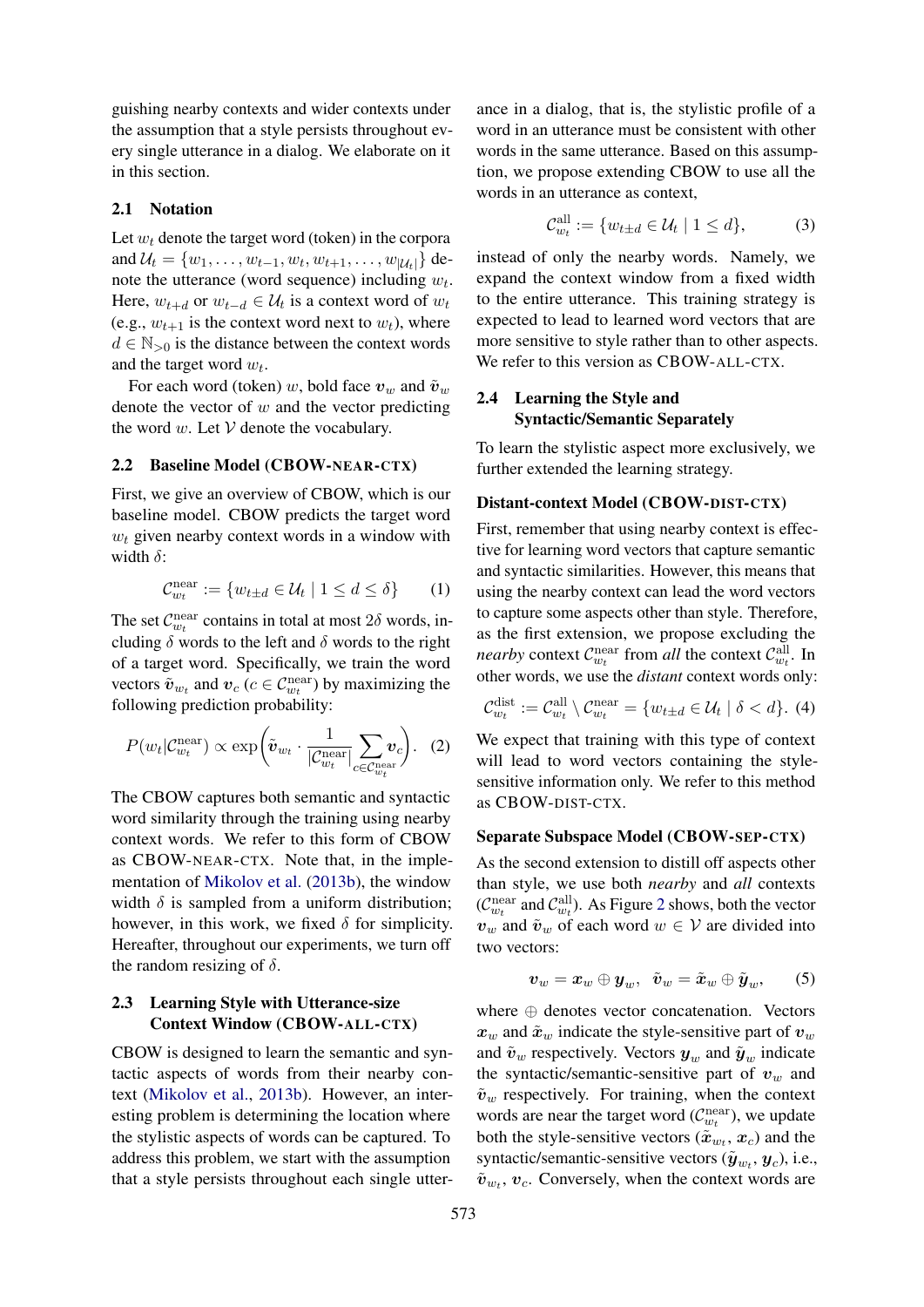

<span id="page-2-0"></span>Figure 2: The architecture of CBOW-SEP-CTX.

far from the target word  $(\mathcal{C}_{w_t}^{\text{dist}})$ , we only update the style-sensitive vectors  $(\tilde{x}_{w_t}, x_c)$ . Formally, the prediction probability is calculated as follows:

$$
P_1(w_t|\mathcal{C}_{w_t}^{\text{near}}) \propto \exp\bigg(\tilde{\boldsymbol{v}}_{w_t} \cdot \frac{1}{|\mathcal{C}_{w_t}^{\text{near}}|} \sum_{c \in \mathcal{C}_{w_t}^{\text{near}}}\boldsymbol{v}_c\bigg), \tag{6}
$$

$$
P_2(w_t|\mathcal{C}_{w_t}^{\text{dist}}) \propto \exp\left(\tilde{x}_{w_t} \cdot \frac{1}{|\mathcal{C}_{w_t}^{\text{dist}}|} \sum_{c \in \mathcal{C}_{w_t}^{\text{dist}}}\mathbf{x}_c\right). \quad (7)
$$

At the time of learning, two prediction probabilities (loss functions) are alternately computed, and the word vectors are updated. We refer to this method using the two-fold contexts separately as the CBOW-SEP-CTX.

#### 3 Experiments

We investigated which word vectors capture the stylistic, syntactic, and semantic similarities.

#### 3.1 Settings

Training and Test Corpus We collected Japanese fictional stories from the Web to construct the dataset. The dataset contains approximately 30M utterances of fictional characters. We separated the data into a 99%–1% split for training and testing. In Japanese, the function words at the end of the sentence often exhibit style (e.g., *desu*+*wa*, *desu*+*ze*[1](#page-2-1) ;) therefore, we used an existing lexicon of multi-word functional expressions [\(Miyazaki](#page-5-13) [et al.,](#page-5-13) [2015\)](#page-5-13). Overall, the vocabulary size  $|V|$  was 100K.

Hyperparameters We chose the dimensions of both the style-sensitive and the syntactic/semanticsensitive vectors to be 300, and the dimensions of the baseline CBOWs were 300. The learning rate was adjusted individually for each part in  $\{\boldsymbol{x}_w, \boldsymbol{y}_w, \tilde{\boldsymbol{x}}_w, \tilde{\boldsymbol{y}}_w\}$  such that "the product of the

learning rate and the expectation of the number of updates" was a fixed constant. We ran the optimizer with its default settings from the implementation of [Mikolov et al.](#page-5-0) [\(2013a\)](#page-5-0). The training stopped after 10 epochs. We fixed the nearby window width to  $\delta = 5$ .

#### 3.2 Stylistic Similarity Evaluation

#### 3.2.1 Data Construction

To verify that our models capture the stylistic similarity, we evaluated our style-sensitive vector  $x_{w_t}$ by comparing to other word vectors on a novel artificial task matching human stylistic similarity judgments. For this evaluation, we constructed a novel dataset with human judgments on the stylistic similarity between word pairs by performing the following two steps. First, we collected only style-sensitive words from the test corpus because some words are strongly associated with stylistic aspects [\(Kinsui,](#page-5-14) [2003;](#page-5-14) [Teshigawara and Kinsui,](#page-5-15) [2011\)](#page-5-15) and, therefore, annotating random words for stylistic similarity is inefficient. We asked crowdsourced workers to select style-sensitive words in utterances. Specifically, for the crowdsourced task of picking "style-sensitive" words, we provided workers with a word-segmented utterance and asked them to pick words that they expected to be altered within different situational contexts (e.g., characters, moods, purposes, and the background cultures of the speaker and listener.). Then, we randomly sampled 1, 000 word pairs from the selected words and asked 15 workers to rate each of the pairs on five scales (from −2: "*The style of the pair is different*" to +2: "*The style of the pair is similar*"), inspired by the syntactic/semantic similarity dataset [\(Finkelstein et al.,](#page-5-16) [2002;](#page-5-16) [Gerz](#page-5-17) [et al.,](#page-5-17) [2016\)](#page-5-17). Finally, we picked only word pairs featuring clear worker agreement in which more than 10 annotators rated the pair with the same sign, which consisted of random pairs of highly agreeing style-sensitive words. Consequently, we obtained 399 word pairs with similarity scores. To our knowledge, this is the first study that created an evaluation dataset to measure the lexical stylistic similarity.

In the task of selecting style-sensitive words, the pairwise inter-annotator agreement was moderate (Cohen's kappa  $\kappa$  is 0.51). In the rating task, the pairwise inter-annotator agreement for two classes  $({-2,-1} \text{ or } {+1,+2} )$  was fair (Cohen's kappa  $\kappa$  is 0.23). These statistics suggest that, at least

<span id="page-2-1"></span><sup>&</sup>lt;sup>1</sup>These words mean the verb *be* in English.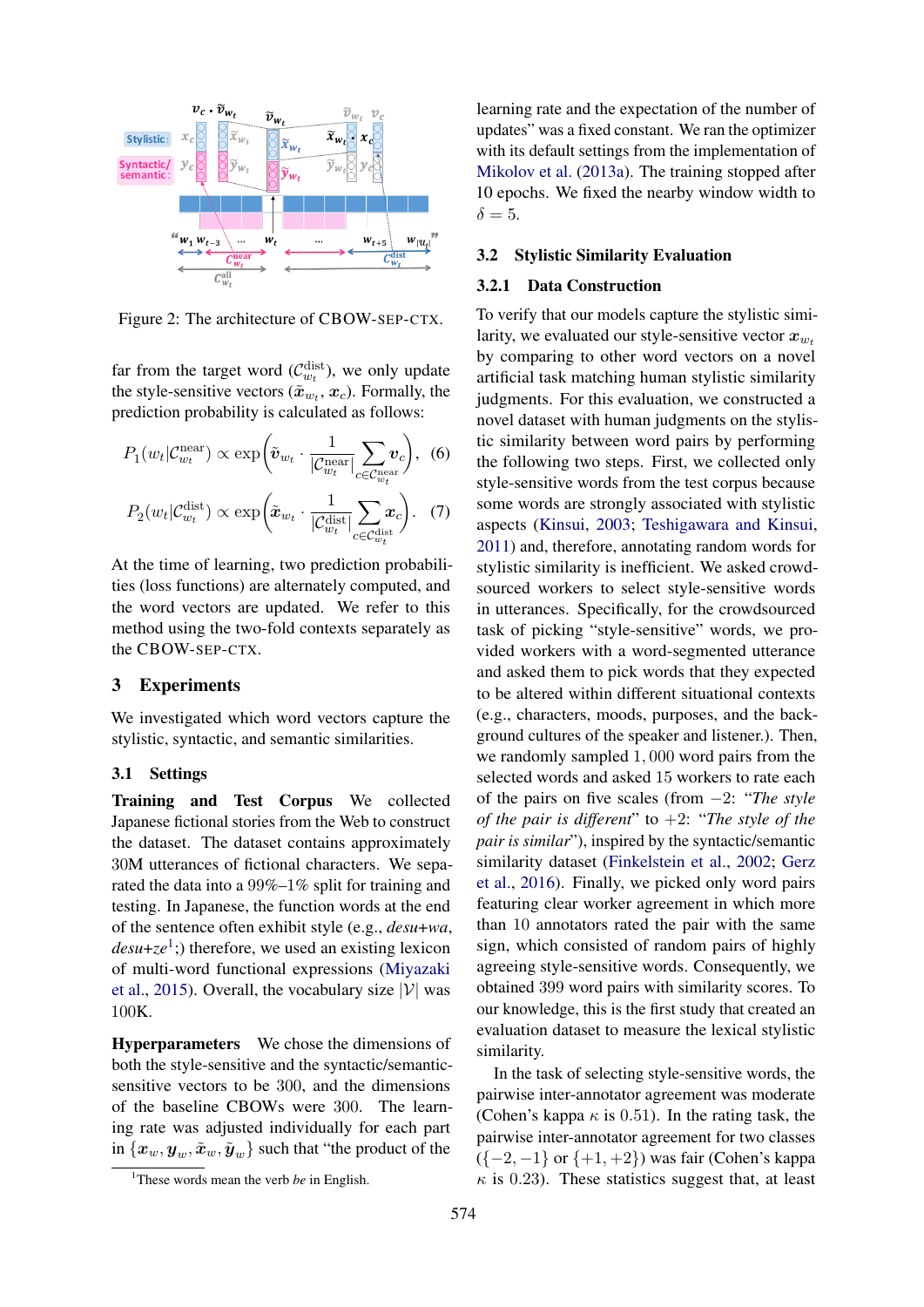| Model                    | $\rho_{style}$ | $\rho_{sem}$ | <b>SYNTAXACC</b> |      |
|--------------------------|----------------|--------------|------------------|------|
|                          |                |              | @5               | @10  |
| CBOW-NEAR-CTX            | 12.1           | 27.8         | 86.3             | 85.2 |
| CBOW-ALL-CTX             | 36.6           | 24.0         | 85.3             | 84.1 |
| CBOW-DIST-CTX            | 56.1           | 15.9         | 59.4             | 58.8 |
| CBOW-SEP-CTX             |                |              |                  |      |
| $x$ (Stylistic)          | 51.3           | 28.9         | 68.3             | 66.2 |
| $y$ (Syntactic/semantic) | 9.6            | 18.1         | 88.0             | 87.0 |

<span id="page-3-0"></span>Table 1: Results of the quantitative evaluations.

in Japanese, native speakers share a sense of stylesensitivity of words and stylistic similarity between style-sensitive words.

#### 3.2.2 Stylistic Sensitivity

We used this evaluation dataset to compute the Spearman rank correlation ( $\rho_{style}$ ) between the cosine similarity scores between the learned word vectors  $cos(v_w, v_{w'})$  and the human judgements. Table [1](#page-3-0) shows the results on its left side. First, our proposed model, CBOW-ALL-CTX outperformed the baseline CBOW-NEAR-CTX. Furthermore, the x of CBOW-DIST-CTX and CBOW-SEP-CTX demonstrated better correlations for stylistic similarity judgments ( $\rho_{style} = 56.1$  and 51.3, respectively). Even though the  $x$  of CBOW-SEP-CTX was trained with the same context window as CBOW-ALL-CTX, the style-sensitivity was boosted by introducing joint training with the near context. CBOW-DIST-CTX, which uses only the distant context, slightly outperforms CBOW-SEP-CTX. These results indicate the effectiveness of training using a wider context window.

#### 3.3 Syntactic and Semantic Evaluation

We further investigated the properties of each model using the following criterion: (1) the model's ability to capture the syntactic aspect was assessed through a task predicting part of speech (POS) and (2) the model's ability to capture the semantic aspect was assessed through a task calculating the correlation with human judgments for semantic similarity.

## 3.3.1 Syntactic Sensitivity

First, we tested the ability to capture syntactic similarity of each model by checking whether the POS of each word was the same as the POS of a neighboring word in the vector space. Specifically, we calculated SYNTAXACC@N defined as follows:

$$
\frac{1}{|\mathcal{V}|N} \sum_{w \in \mathcal{V}} \sum_{w' \in \mathcal{N}(w)} \mathbb{I}[\text{POS}(w) = \text{POS}(w')], \tag{8}
$$

where  $\mathbb{I}[\text{condition}] = 1$  if the condition is true and  $\mathbb{I}[\text{condition}] = 0$  otherwise, the function  $POS(w)$ returns the actual POS tag of the word w, and  $\mathcal{N}(w)$ denotes the set of the N top similar words  $\{w'\}$  to w w.r.t.  $cos(v_w, v_{w'})$  in each vector space.

Table [1](#page-3-0) shows SYNTAXACC@N with  $N = 5$ and 10. For both  $N$ , the  $y$  (the syntactic/semantic part) of CBOW-NEAR-CTX, CBOW-ALL-CTX and CBOW-SEP-CTX achieved similarly good. Interestingly, even though the  $x$  of CBOW-SEP-CTX used the same context as that of CBOW-ALL-CTX, the syntactic sensitivity of  $x$  was suppressed. We speculate that the syntactic sensitivity was distilled off by the other part of the CBOW-SEP-CTX vector, i.e., y learned using only the *near* context, which captured more syntactic information. In the next section, we analyze CBOW-SEP-CTX for the different characteristics of  $x$  and  $y$ .

### 3.3.2 Semantic and Topical Sensitivities

To test the model's ability to capture the semantic similarity, we also measured correlations with the Japanese Word Similarity Dataset (JWSD) [\(Sakaizawa and Komachi,](#page-5-18) [2018\)](#page-5-18), which consists of 4,000 Japanese word pairs annotated with semantic similarity scores by human workers. For each model, we calculate and show the Spearman rank correlation score ( $\rho_{sem}$ ) between the cosine similarity score  $\cos(v_w, v_{w'})$  and the human judgements on JWSD in Table [1](#page-3-0)<sup>[2](#page-3-1)</sup>. CBOW-DIST-CTX has the lowest score ( $\rho_{sem} = 15.9$ ); however, surprisingly, the stylistic vector  $x_{w_t}$  has the highest score ( $\rho_{sem} = 28.9$ ), while both vectors have a high  $\rho_{style}$ . This result indicates that the proposed stylistic vector  $x_{w_t}$  captures not only the stylistic similarity but also the captures semantic similarity, contrary to our expectations (ideally, we want the stylistic vector to capture only the stylistic similarity). We speculate that this is because not only the *style* but also the *topic* is often consistent in single utterances. For example, " $\forall \forall \forall$  (Santa Clause)" and "トナカイ (reindeer)" are topically relevant words and these words tend to appear in a single utterance. Therefore, stylistic vectors  $\{x_w\}$  using all the context words in an utterance also capture the topic relatedness. In addition, JWSD contains topic-related word pairs and synonym pairs; therefore the word vectors that capture the topic similarity have higher  $\rho_{sem}$ . We will discuss this point in

<span id="page-3-1"></span><sup>&</sup>lt;sup>2</sup>Note that the low performance of our baseline ( $\rho_{sem}$  = 27.8 for CBOW-NEAR-CTX) is unsurprising comparing to English baselines (cf., [Taguchi et al.](#page-5-19) [\(2017\)](#page-5-19)).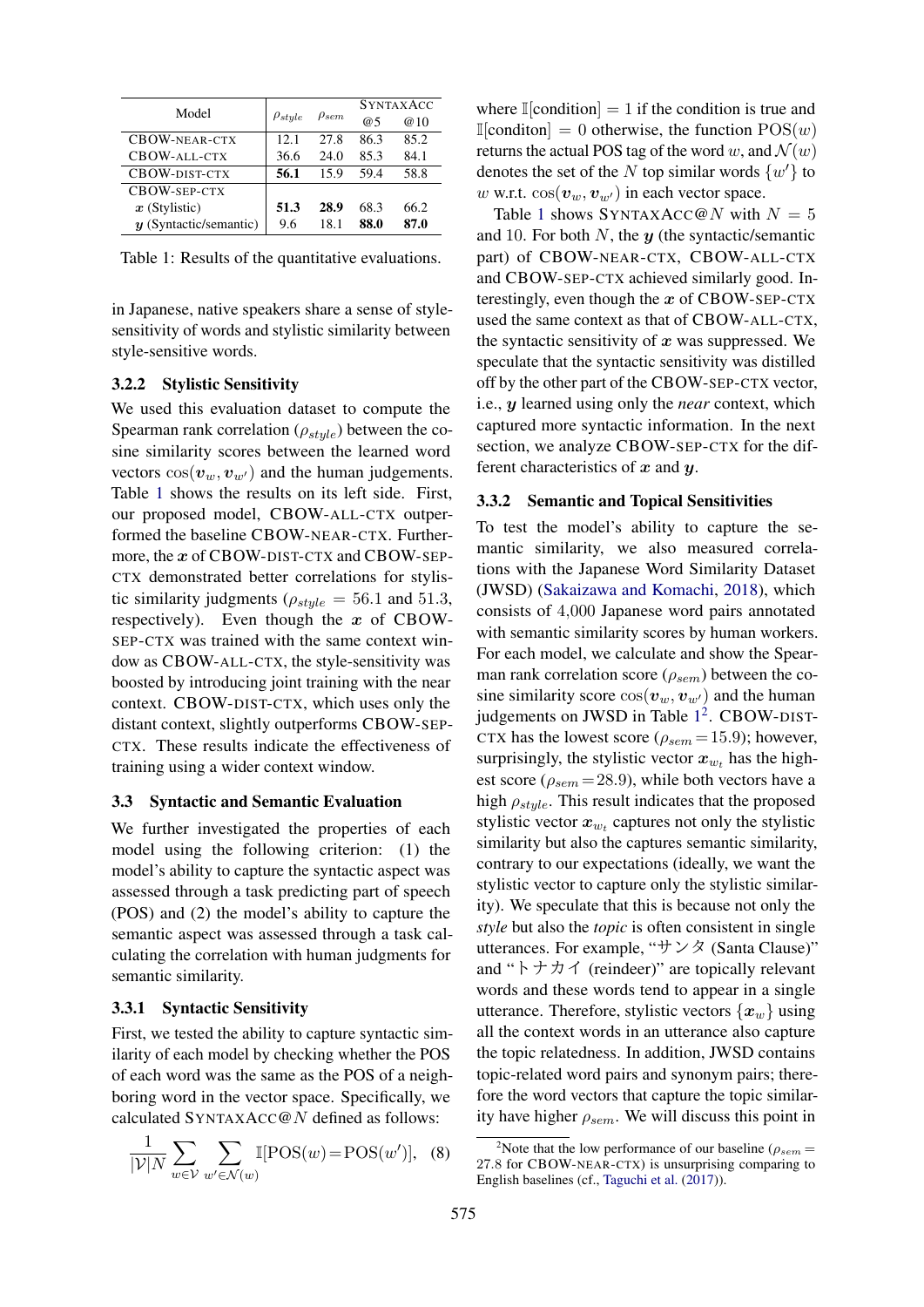| Word $w$ |                                     | The top similar words $\{w'\}$ to w w.r.t. cosine similarity |                                                                   |  |  |
|----------|-------------------------------------|--------------------------------------------------------------|-------------------------------------------------------------------|--|--|
|          |                                     | $\cos(\bm{x}_w, \bm{x}_{w'})$ (stylistic half)               | $\cos(\mathbf{y}_{w}, \mathbf{y}_{w'})$ (syntactic/semantic half) |  |  |
|          | $\frac{4}{1}$ (I; male, colloquial) | おまえ (you; colloquial, rough),                                | 僕 (I; male, colloquial, childish),                                |  |  |
|          |                                     | あいつ (he/she; colloquial, rough),                             | あたし (I; female, childish),                                        |  |  |
| lapanese |                                     | $\lambda - \lambda$ (not; colloquial, rough, male)           | $\frac{1}{k}$ (I; formal)                                         |  |  |
|          | 拙者 $(I; classical^*)$               | でござる(be; classical),                                         | 僕 $(I;$ male, childish $)$ ,                                      |  |  |
|          | * e.g., samurai, ninja              | ござる(be; classical),                                          | $\frac{1}{2}$ (I; male, colloquial),                              |  |  |
|          |                                     | ござるよ(be; classical)                                          | $\frac{1}{k}$ (I; formal)                                         |  |  |
|          | かしら (wonder; female)                | わね (OUESTION; female),                                       | $\overline{\lambda}$ <sup>2</sup> (wonder; childish),             |  |  |
|          |                                     | ないわね (not; female),                                          | でしょうか (wonder; fomal),                                            |  |  |
|          |                                     | わ (SENTENCE-FINAL; female)                                   | かしらね (wonder; female)                                             |  |  |
|          | サンタ (Santa Clause; shortened)       | サンタクロース (Santa Clause; -),                                   | お客 (customer; little polite),                                     |  |  |
|          |                                     | トナカイ (reindeer; -),                                          | プロデューサー (producer; -),                                            |  |  |
|          |                                     | クリスマス (Christmas; -)                                         | $\angle$ $\angle$ $\angle$ $\angle$ (maid; shortened)             |  |  |
| English  | shit                                | fuckin, fuck, goddamn                                        | shitty, crappy, sucky                                             |  |  |
|          | hi                                  | hello, bye, hiya, meet                                       | goodbye, goodnight, good-bye                                      |  |  |
|          | guys                                | stuff, guy, bunch                                            | boys, humans, girls                                               |  |  |
|          | ninja                               | shinobi, genin, konoha                                       | shinobi, pirate, soldier                                          |  |  |

Table 2: The top similar words for the style-sensitive and syntactic/semantic vectors learned with proposed model, CBOW-SEP-CTX. Japanese words are translated into English by the authors. Legend: (translation; impression).

the next section.

#### 3.4 Analysis of Trained Word Vectors

Finally, to further understand what types of features our CBOW-SEP-CTX model acquired, we show some words<sup>[3](#page-4-0)</sup> with the four most similar words in Table [2.](#page-4-1) Here, for English readers, we also report a result for English<sup>[4](#page-4-2)</sup>. The English result also shows an example of the performance of our model on another language. The left side of Table [2](#page-4-1) (for stylistic vector  $x$ ) shows the results. We found that the Japanese word "拙者 (I; classical)" is similar to "ござる (be; classical)" or words containing it (the second row of Table [2\)](#page-4-1). The result looks reasonable, because words such as "拙者 (I; classical)" and " $\check{\subset} \check{\check{\sim}}$ "  $\check{\diamond}$ " (be; classical)" are typically used by Japanese *Samurai* or *Ninja*. We can see that the vectors captured the similarity of these words, which are stylistically consistent across syntactic and semantic varieties. Conversely, the right side of the table (for the syntactic/semantic vector  $y$ ) shows that the word "拙者  $(I; classical)$ " is similar to the personal pronoun (e.g., "僕 (I; male, childish)"). We further confirmed that 15 the top similar words are also personal pronouns (even though they are not shown due to space limitations). These results indicate that the proposed CBOW-SEP-CTX model jointly learns two different types of lexical similar-

<span id="page-4-1"></span>ities, i.e., the stylistic and syntactic/semantic similarities in the different parts of the vectors. However, our stylistic vector also captured the topic similarity, such as " $\forall \forall \forall \forall$  (Santa Clause)" and "トナカイ (reindeer)" (the fourth row of Table [2\)](#page-4-1). Therefore, there is still room for improvement in capturing the stylistic similarity.

## 4 Conclusions and Future Work

This paper presented the unsupervised learning of style-sensitive word vectors, which extends CBOW by distinguishing nearby contexts and wider contexts. We created a novel dataset for style, where the stylistic similarity between word pairs was scored by human. Our experiment demonstrated that our method leads word vectors to distinguish the stylistic aspect and other semantic or syntactic aspects. In addition, we also found that our training cannot help confusing some styles and topics. A future direction will be to addressing the issue by further introducing another context such as a document or dialog-level context windows, where the topics are often consistent but the styles are not.

#### Acknowledgments

This work was supported by JSPS KAKENHI Grant Number 15H01702. We thank our anonymous reviewers for their helpful comments and suggestions.

<span id="page-4-0"></span><sup>&</sup>lt;sup>3</sup>We arbitrarily selected style-sensitive words from our stylistic similarity evaluation dataset.

<span id="page-4-2"></span><sup>4</sup>We trained another CBOW-SEP-CTX model on an English fan-fiction dataset that was collected from the Web (<https://www.fanfiction.net/>).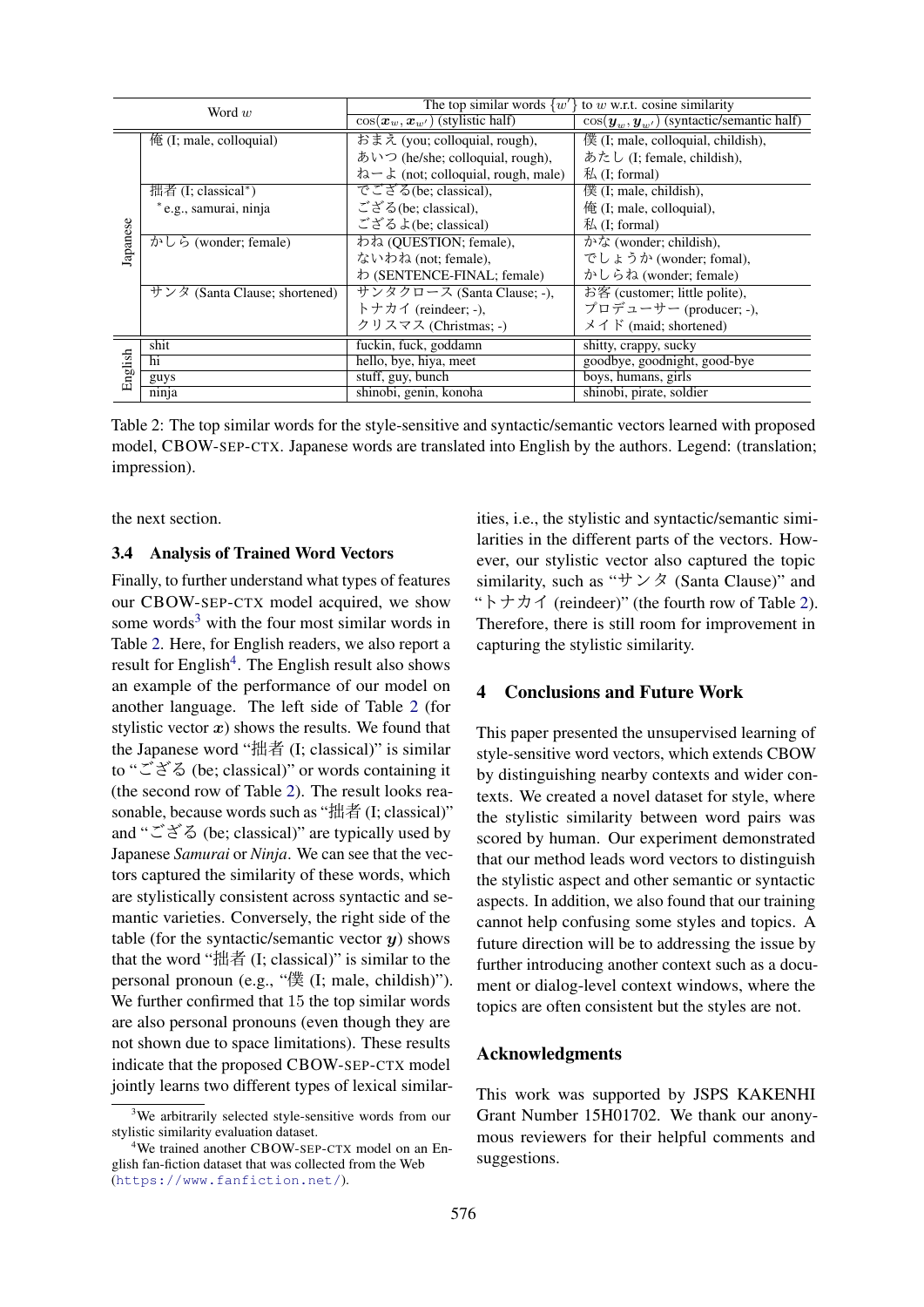### References

- <span id="page-5-11"></span>Reina Akama, Kazuaki Inada, Naoya Inoue, Sosuke Kobayashi, and Kentaro Inui. 2017. Generating stylistically consistent dialog responses with transfer learning. In *Proceedings of the Eighth International Joint Conference on Natural Language Processing*. pages 408–412.
- <span id="page-5-16"></span>Lev Finkelstein, Evgeniy Gabrilovich, Yossi Matians, Ehud Rivlin, Zach Solan, Gadi Wolfman, and Eytan Ruppin. 2002. [Placing search in](https://doi.org/10.1145/503104.503110) [context: The concept revisited.](https://doi.org/10.1145/503104.503110) *ACM Transactions on Information Systems* 20(1):116–131. [https://doi.org/10.1145/503104.503110.](https://doi.org/10.1145/503104.503110)
- <span id="page-5-6"></span>Lucie Flekova, Daniel PreoTiuc-Pietro, and Lyle Ungar. 2016. [Exploring stylistic variation with](https://doi.org/10.18653/v1/P16-2051) [age and income on twitter.](https://doi.org/10.18653/v1/P16-2051) In *Proceedings of the 54th Annual Meeting of the Association for Computational Linguistics*. pages 313–319. [https://doi.org/10.18653/v1/P16-2051.](https://doi.org/10.18653/v1/P16-2051)
- <span id="page-5-17"></span>Daniela Gerz, Ivan Vulic, Felix Hill, Roi Reichart, and ´ Anna Korhonen. 2016. [Simverb-3500: A large](https://doi.org/10.18653/v1/D16-1235)[scale evaluation set of verb similarity.](https://doi.org/10.18653/v1/D16-1235) In *Proceedings of the 2016 Conference on Empirical Methods in Natural Language Processing*. pages 2173–2182. [https://doi.org/10.18653/v1/D16-1235.](https://doi.org/10.18653/v1/D16-1235)
- <span id="page-5-14"></span>Satoshi Kinsui. 2003. *Vaacharu nihongo: yakuwari-go no nazo (In Japanese)*. Tokyo, Japan: Iwanami.
- <span id="page-5-10"></span>Jiwei Li, Michel Galley, Chris Brockett, Georgios Spithourakis, Jianfeng Gao, and Bill Dolan. 2016. [A](https://doi.org/10.18653/v1/P16-1094) [persona-based neural conversation model.](https://doi.org/10.18653/v1/P16-1094) In *Proceedings of the 54th Annual Meeting of the Association for Computational Linguistics*. pages 994–1003. [https://doi.org/10.18653/v1/P16-1094.](https://doi.org/10.18653/v1/P16-1094)
- <span id="page-5-4"></span>Francois Mairesse and Marilyn Walker. 2007. Personage: Personality generation for dialogue. In *Proceedings of the 45th Annual Meeting of the Association of Computational Linguistics*. pages 496–503.
- <span id="page-5-0"></span>Tomas Mikolov, Kai Chen, Greg Corrado, and Jeffrey Dean. 2013a. Efficient estimation of word representations in vector space. In *Proceedings of Workshop at the International Conference on Learning Representations*.
- <span id="page-5-12"></span>Tomas Mikolov, Ilya Sutskever, Kai Chen, Greg Corrado, and Jeffrey Dean. 2013b. Distributed representations of words and phrases and their compositionality. In *The 26th Annual Conference on Neural Information Processing Systems*. pages 3111–3119.
- <span id="page-5-13"></span>Chiaki Miyazaki, Toru Hirano, Ryuichiro Higashinaka, Toshiro Makino, and Yoshihiro Matsuo. 2015. Automatic conversion of sentence-end expressions for utterance characterization of dialogue systems. In *Proceedings of the 29th Pacific Asia Conference on Language, Information and Computation*. pages 307– 314.
- <span id="page-5-2"></span>Xing Niu and Marine Carpuat. 2017. [Discov](https://doi.org/10.18653/v1/W17-4903)[ering stylistic variations in distributional vector](https://doi.org/10.18653/v1/W17-4903) [space models via lexical paraphrases.](https://doi.org/10.18653/v1/W17-4903) In *Proceedings of the Workshop on Stylistic Variation at the 2017 Conference on Empirical Methods in Natural Language Processing*. pages 20–27. [https://doi.org/10.18653/v1/W17-4903.](https://doi.org/10.18653/v1/W17-4903)
- <span id="page-5-9"></span>Xing Niu, Marianna Martindale, and Marine Carpuat. 2017. [A study of style in machine translation: Con](https://doi.org/10.18653/v1/D17-1299)[trolling the formality of machine translation output.](https://doi.org/10.18653/v1/D17-1299) In *Proceedings of the 2017 Conference on Empirical Methods in Natural Language Processing*. pages 2804–2809. [https://doi.org/10.18653/v1/D17-1299.](https://doi.org/10.18653/v1/D17-1299)
- <span id="page-5-5"></span>Ellie Pavlick and Ani Nenkova. 2015. [Induc](https://doi.org/10.3115/v1/N15-1023)[ing lexical style properties for paraphrase and](https://doi.org/10.3115/v1/N15-1023) [genre differentiation.](https://doi.org/10.3115/v1/N15-1023) In *Proceedings of the 2015 Conference of the North American Chapter of the Association for Computational Linguistics: Human Language Technologies*. pages 218– 224. [https://doi.org/10.3115/v1/N15-1023.](https://doi.org/10.3115/v1/N15-1023)
- <span id="page-5-1"></span>Ellie Pavlick and Joel Tetreault. 2016. An empirical analysis of formality in online communication. *Transactions of the Association of Computational Linguistics* 4:61–74.
- <span id="page-5-7"></span>Daniel Preotiuc-Pietro, Wei Xu, and Lyle H. Ungar. 2016. Discovering user attribute stylistic differences via paraphrasing. In *Proceedings of the 30th AAAI Conference on Artificial Intelligence*. pages 3030– 3037.
- <span id="page-5-18"></span>Yuya Sakaizawa and Mamoru Komachi. 2018. Construction of a japanese word similarity dataset. In *Proceedings of the 11th International Conference on Language Resources and Evaluation*. pages 948– 951.
- <span id="page-5-8"></span>Rico Sennrich, Barry Haddow, and Alexandra Birch. 2016. [Controlling politeness in neural machine](https://doi.org/10.18653/v1/N16-1005) [translation via side constraints.](https://doi.org/10.18653/v1/N16-1005) In *Proceedings of the 2016 Conference of the North American Chapter of the Association for Computational Linguistics: Human Language Technologies*. pages 35–40. [https://doi.org/10.18653/v1/N16-1005.](https://doi.org/10.18653/v1/N16-1005)
- <span id="page-5-19"></span>Yuya Taguchi, Hideaki Tamori, Yuta Hitomi, Jiro Nishitoba, and Kou Kikuta. 2017. Learning Japanese word distributional representation considering of synonyms (in Japanese). Technical Report 17, The Asahi Shimbun Company, Retrieva Inc.
- <span id="page-5-15"></span>Mihoko Teshigawara and Satoshi Kinsui. 2011. Modern Japanese 'role language' (yakuwarigo): fictionalised orality in Japanese literature and popular culture. *Sociolinguistic Studies* 5(1):37.
- <span id="page-5-3"></span>Di Wang, Nebojsa Jojic, Chris Brockett, and Eric Nyberg. 2017. [Steering output style and topic](https://doi.org/10.18653/v1/D17-1228) [in neural response generation.](https://doi.org/10.18653/v1/D17-1228) In *Proceedings of the 2017 Conference on Empirical Methods in Natural Language Processing*. pages 2140–2150. [https://doi.org/10.18653/v1/D17-1228.](https://doi.org/10.18653/v1/D17-1228)